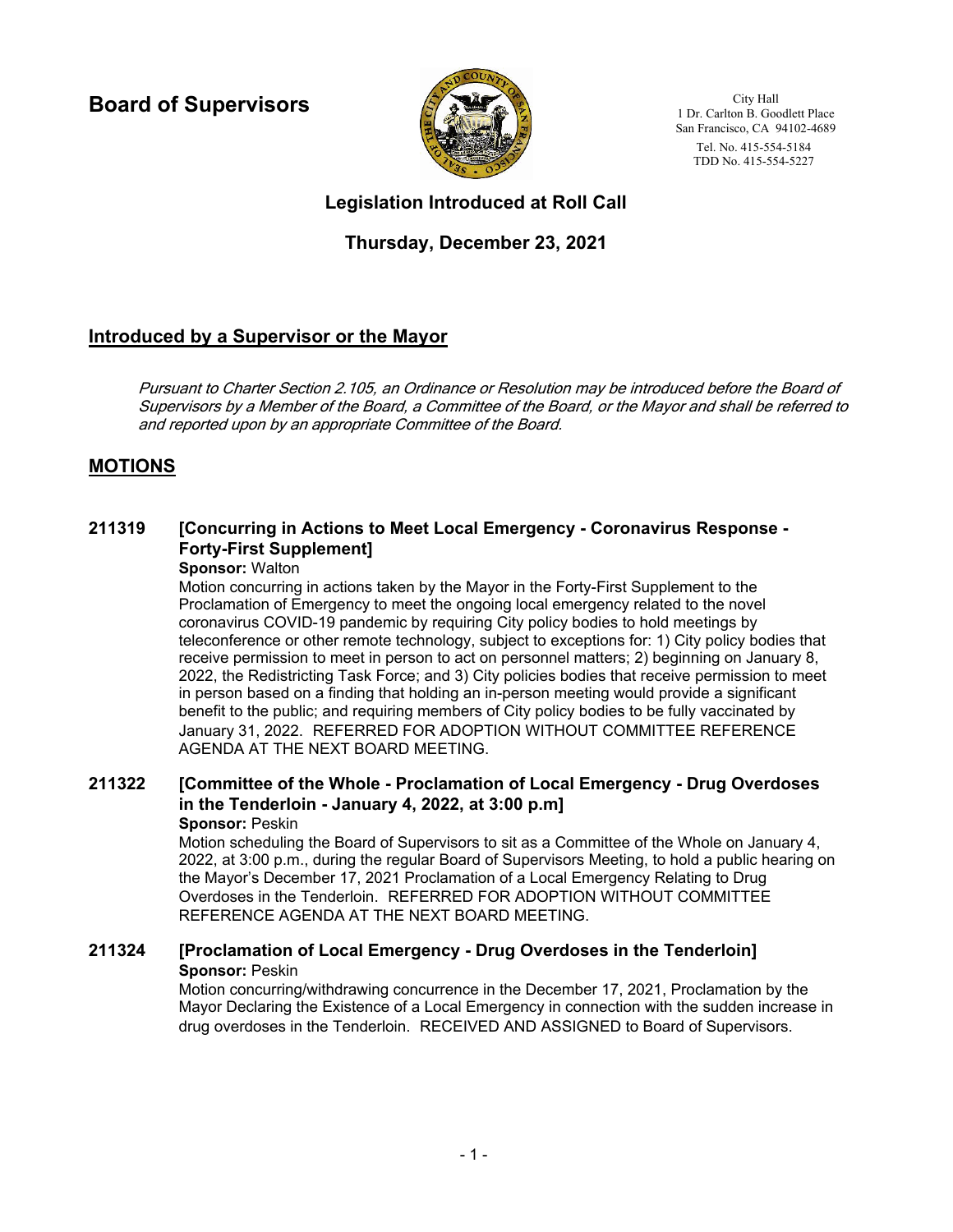### **REQUESTS FOR HEARING**

# **211321 [Hearing - Implementation of SFMTA Racial Equity Plan]**

**Sponsor:** Chan

Hearing on the implementation of San Francisco's Municipal Transportation Agency's (SFMTA) Racial Equity Action Plan; and requesting the SFMTA and Office of Racial Equity to report. RECEIVED AND ASSIGNED to Government Audit and Oversight Committee.

#### **[Hearing - Committee of the Whole - Proclamation of Local Emergency - Drug Overdoses in the Tenderloin - January 4, 2022, at 3:00 p.m] 211323**

Hearing of the Board of Supervisors convening as a Committee of the Whole on January 4, 2022, at 3:00 p.m., to hold a public hearing on the Mayor's December 17, 2021 Proclamation of a Local Emergency Relating to Drug Overdoses in the Tenderloin; to be scheduled pending approval of the Motion in File No. 211322. (Clerk of the Board). RECEIVED AND ASSIGNED to Board of Supervisors.